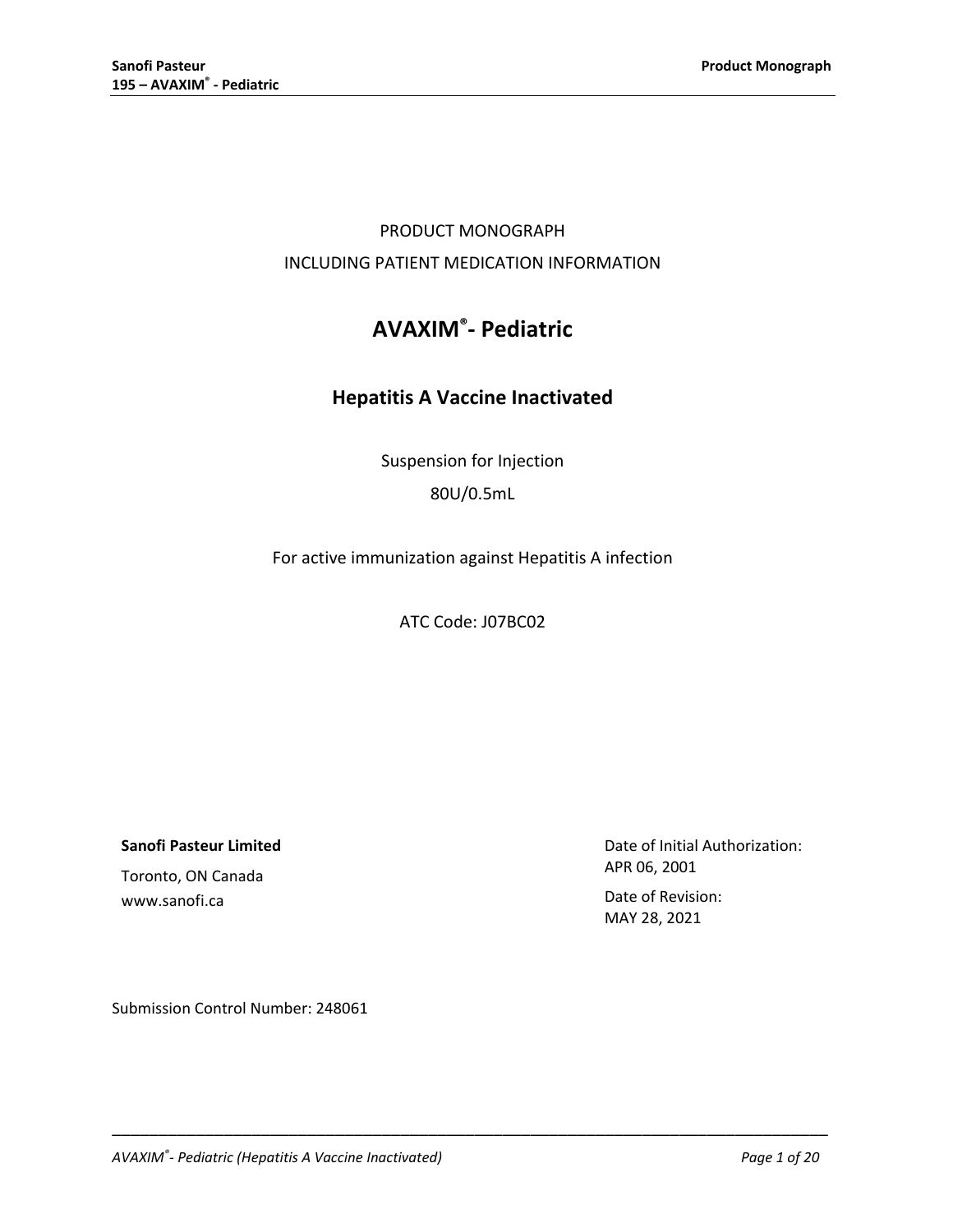## <span id="page-1-0"></span>**TABLE OF CONTENTS**

|                | Sections or subsections that are not applicable at the time of authorization are not listed. |                                                      |  |  |  |
|----------------|----------------------------------------------------------------------------------------------|------------------------------------------------------|--|--|--|
|                |                                                                                              |                                                      |  |  |  |
|                |                                                                                              |                                                      |  |  |  |
| 1              |                                                                                              |                                                      |  |  |  |
|                | 1.1                                                                                          |                                                      |  |  |  |
| $\overline{2}$ |                                                                                              |                                                      |  |  |  |
| 4              |                                                                                              |                                                      |  |  |  |
|                | 4.1                                                                                          |                                                      |  |  |  |
|                | 4.2                                                                                          |                                                      |  |  |  |
|                | 4.4                                                                                          |                                                      |  |  |  |
| 5              |                                                                                              |                                                      |  |  |  |
| 6              |                                                                                              | DOSAGE FORMS, STRENGTHS, COMPOSITION AND PACKAGING 6 |  |  |  |
| 7              |                                                                                              |                                                      |  |  |  |
|                | 7.1                                                                                          |                                                      |  |  |  |
| 8              |                                                                                              |                                                      |  |  |  |
|                | 8.1                                                                                          |                                                      |  |  |  |
|                | 8.2                                                                                          |                                                      |  |  |  |
|                | 8.5                                                                                          |                                                      |  |  |  |
| 9              |                                                                                              |                                                      |  |  |  |
|                | 9.4                                                                                          |                                                      |  |  |  |
| 10             |                                                                                              |                                                      |  |  |  |
|                | 10.1                                                                                         |                                                      |  |  |  |
|                | 10.2                                                                                         |                                                      |  |  |  |
|                | 10.3                                                                                         |                                                      |  |  |  |
| 11             |                                                                                              |                                                      |  |  |  |
| 12             |                                                                                              |                                                      |  |  |  |
|                |                                                                                              |                                                      |  |  |  |
| 13             |                                                                                              |                                                      |  |  |  |
| 14             |                                                                                              |                                                      |  |  |  |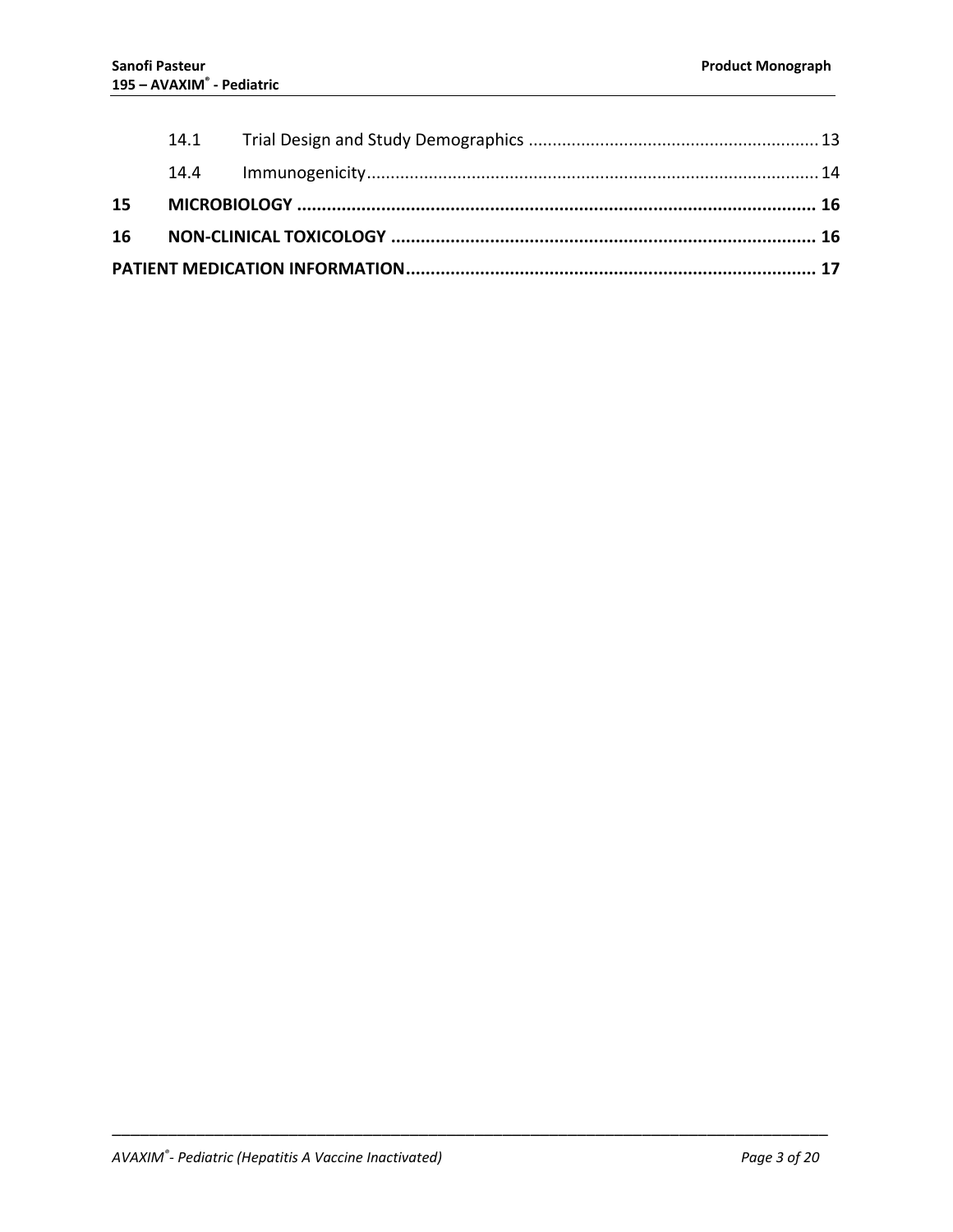## <span id="page-3-0"></span>**PART I: HEALTH PROFESSIONAL INFORMATION**

## <span id="page-3-1"></span>**1 INDICATIONS**

AVAXIM® - Pediatric is indicated for active immunization against infection caused by hepatitis A virus (HAV) in persons 12 months to 15 years of age inclusive. AVAXIM® - Pediatric can be used for primary immunization or as a booster following primary immunization with AVAXIM® - Pediatric or other similar hepatitis A vaccines.

#### <span id="page-3-2"></span>**1.1 Pediatrics**

AVAXIM® - Pediatric is not indicated for immunization of persons under the age of 12 months or persons 16 years of age and older.

#### <span id="page-3-3"></span>**2 CONTRAINDICATIONS**

AVAXIM<sup>®</sup> - Pediatric is contraindicated in patients who are hypersensitive to this vaccine after previous administration or to any ingredient in the formulation, including any non-medicinal ingredient, or component of the container. For a complete listing , see 6 [DOSAGE FORMS, STRENGTHS,](#page-5-0)  [COMPOSITION AND PACKAGING.](#page-5-0)

#### <span id="page-3-4"></span>**4 DOSAGE AND ADMINISTRATION**

#### <span id="page-3-5"></span>**4.1 Dosing Considerations**

- **Administration Route Related Precautions:** Do not administer AVAXIM® - Pediatric by intravascular injection. Do not administer intradermally. AVAXIM® - Pediatric should not be administered into the buttocks.
- For more information, refer to the National Advisory Committee on Immunization and the Canadian Immunization Guide for current recommendations on the use of vaccines in Canada.

#### <span id="page-3-6"></span>**4.2 Recommended Dose and Dosage Adjustment**

#### Primary immunization:

AVAXIM® - Pediatric should be administered as a single dose injection (0.5 mL) by the intramuscular route.

#### Booster immunization:

After primary vaccination, a booster dose of 0.5 mL is recommended in order to confer long-term protection. This booster dose should be given preferably 6 months to 36 months after the primary vaccination, but can be given up to 7 years after primary vaccination.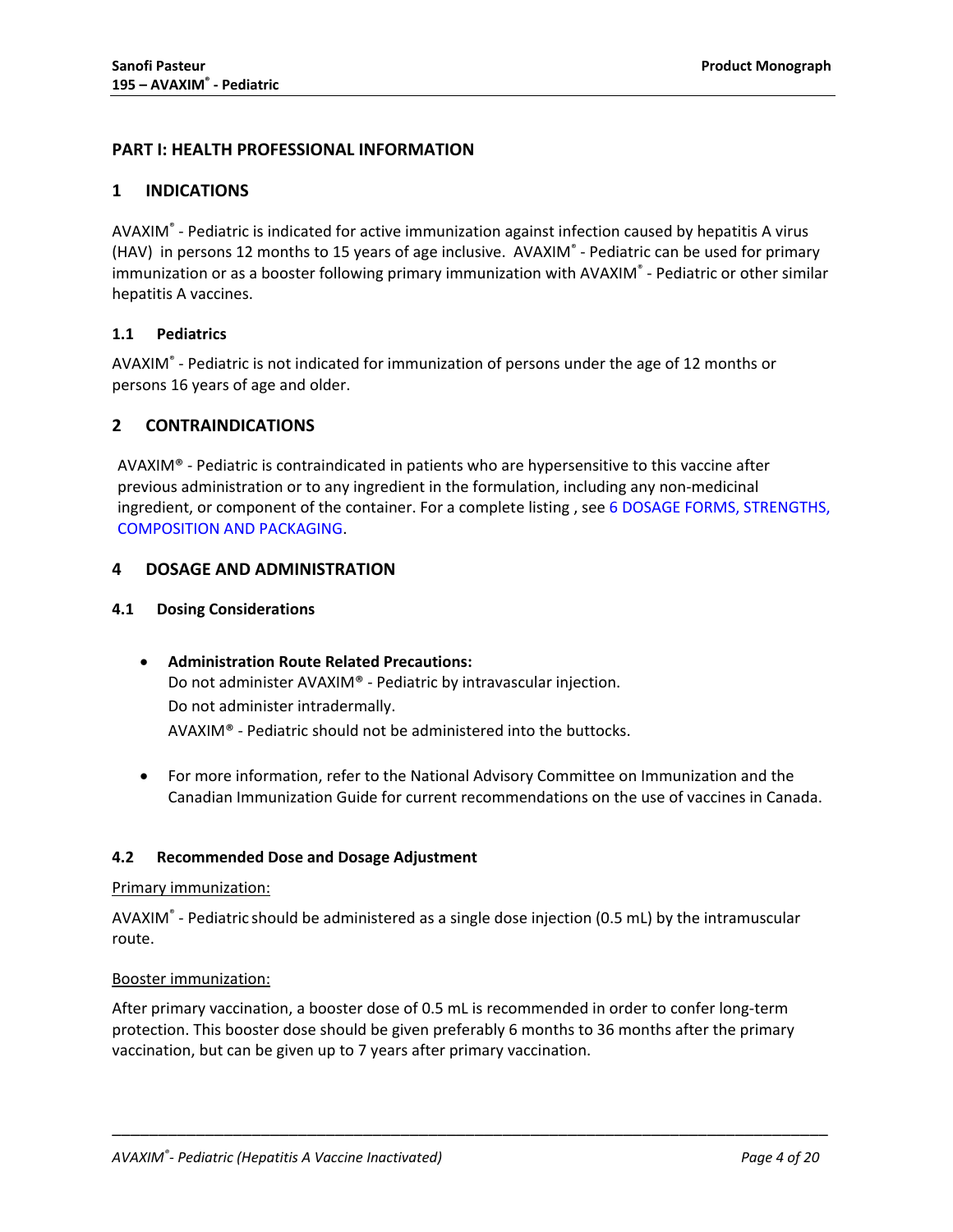The need for another booster dose is not fully established. However, long-term antibody persistence data showed that anti-HAV antibodies persist up to 14-15 years in healthy individuals after a two-dose vaccination schedule with AVAXIM® - Pediatric (See 10 [CLINICAL PHARMACOLOGY,](#page-10-0) 10.3 [Pharmacokinetics\)](#page-10-3).

## <span id="page-4-0"></span>**4.4 Administration**

Inspect for extraneous particulate matter and/or discolouration before use. If these conditions exist, the product should not be administered.

**Shake the pre-filled syringe well** until a uniform, cloudy suspension results.

AVAXIM® - Pediatric may be packaged in one of two presentations: a pre-filled syringe with a choice of two needles or a pre-filled syringe with attached needle.

If two needles are present, select a needle of appropriate length to ensure that the vaccine will be delivered intramuscularly. Remove the tip cap from the syringe, take the chosen needle from the blister pack and fix to the tip of the pre-filled syringe.

If a syringe with attached needle is present, the vaccine is ready to administer.

Use a separate sterile needle and syringe, or a sterile disposable unit for each individual patient to prevent disease transmission. When administering a dose from a stoppered vial, do not remove either the stopper or the metal seal holding it in place. Aseptic technique must be used for withdrawal of each dose. Needles should not be recapped and should be disposed of according to biohazard waste guidelines.

Administer the vaccine **intramuscularly** (I.M.). The preferred site of injection is the deltoid muscle.

Give the patient a permanent personal immunization record. In addition, it is essential that the physician or nurse record the immunization history in the permanent medical record of each patient. This permanent office record should contain the name of the vaccine, date given, dose, manufacturer and lot number.

\_\_\_\_\_\_\_\_\_\_\_\_\_\_\_\_\_\_\_\_\_\_\_\_\_\_\_\_\_\_\_\_\_\_\_\_\_\_\_\_\_\_\_\_\_\_\_\_\_\_\_\_\_\_\_\_\_\_\_\_\_\_\_\_\_\_\_\_\_\_\_\_\_\_\_\_\_

## <span id="page-4-1"></span>**5 OVERDOSAGE**

For management of a suspected drug overdose, contact your regional poison control centre.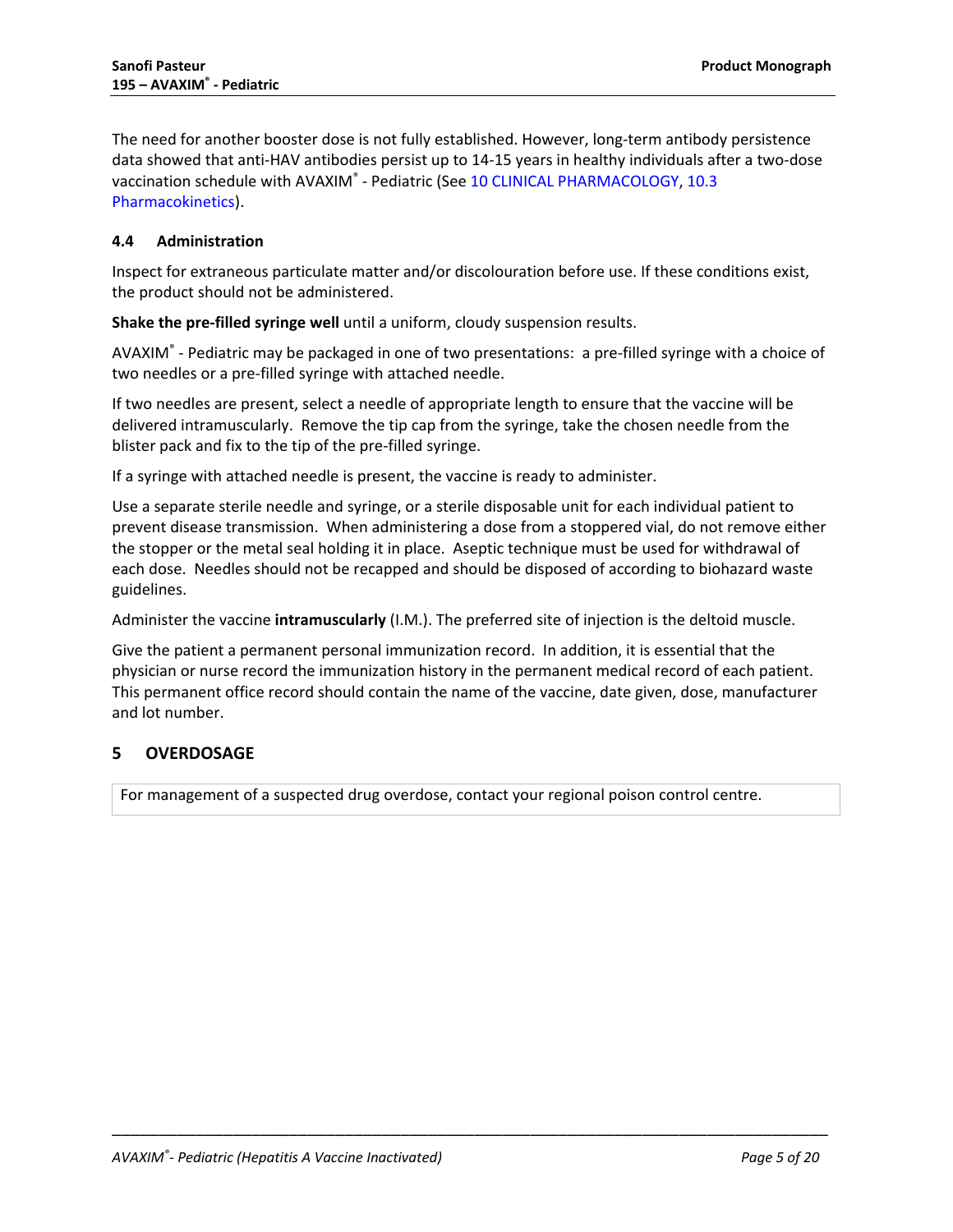## <span id="page-5-0"></span>**6 DOSAGE FORMS, STRENGTHS, COMPOSITION AND PACKAGING**

To help ensure the traceability of vaccines for patient immunization record-keeping as well as safety monitoring, health professionals should record the time and date of administration, quantity of administered dose (if applicable), anatomical site and route of administration, brand name and generic name of the vaccine, the product lot number and expiry date.

## **Table 1: Dosage Forms, Strengths, Composition and Packaging**

| Route of<br>Administration | Dosage Form / Strength/Composition                                                                                                                                           | <b>Non-medicinal Ingredients</b>                                                                                                                                            |
|----------------------------|------------------------------------------------------------------------------------------------------------------------------------------------------------------------------|-----------------------------------------------------------------------------------------------------------------------------------------------------------------------------|
| Intramuscular<br>injection | Suspension for injection<br>Each 0.5 mL dose is formulated to contain:<br><b>Active Ingredients:</b><br>Hepatitis A Virus, GBM strain (inactivated):<br>80 antigen units (U) | aluminum hydroxide<br>(expressed as aluminum),<br>ethanol anhydrous,<br>formaldehyde, Medium 199<br>Hanks, 2-phenoxyethanol<br>Manufacturing process<br>residuals: neomycin |

## **Description**

AVAXIM® - Pediatric is supplied as a sterile, whitish, cloudy suspension in a pre-filled syringe.

Each dose (0.5 mL) is formulated to contain: 80 EU (ELISA Unit) of Hepatitis A Virus, GBM strain (inactivated). In the absence of an international standardized reference, the antigen content is expressed in EU using an in-house reference.

The non-medicinal ingredients are as follows: Phenoxyethanol-Ethanol (50% v/v solution) with 2 phenoxyethanol (2.5 µL) and ethanol anhydrous (2.5 µL); Formaldehyde (12.5 mcg); Aluminum hydroxide, hydrated (expressed as aluminum 0.15 mg); 1 x C Medium 199 Hanks (up to 0.5 mL). 1 x C Medium 199 Hanks (without phenol red) is a complex mixture of amino acids (including phenylalanine), mineral salts, vitamins and other components supplemented with polysorbate 80 and is reconstituted in water for injection. Hydrochloric acid and or sodium hydroxide is used for pH adjustment; these components are only present in trace amount. Neomycin is also present in trace amounts.

## **Packaging:**

The plunger stoppers and needle shield for the syringes do not contain latex (natural rubber).

AVAXIM® - Pediatric is supplied in packages of:

1 x 0.5 mL (single dose) syringe with attached needle.

1 x 0.5 mL (single dose) syringe with choice of two needles (1 x 25G x 16 mm and 1 x 25G x 25 mm).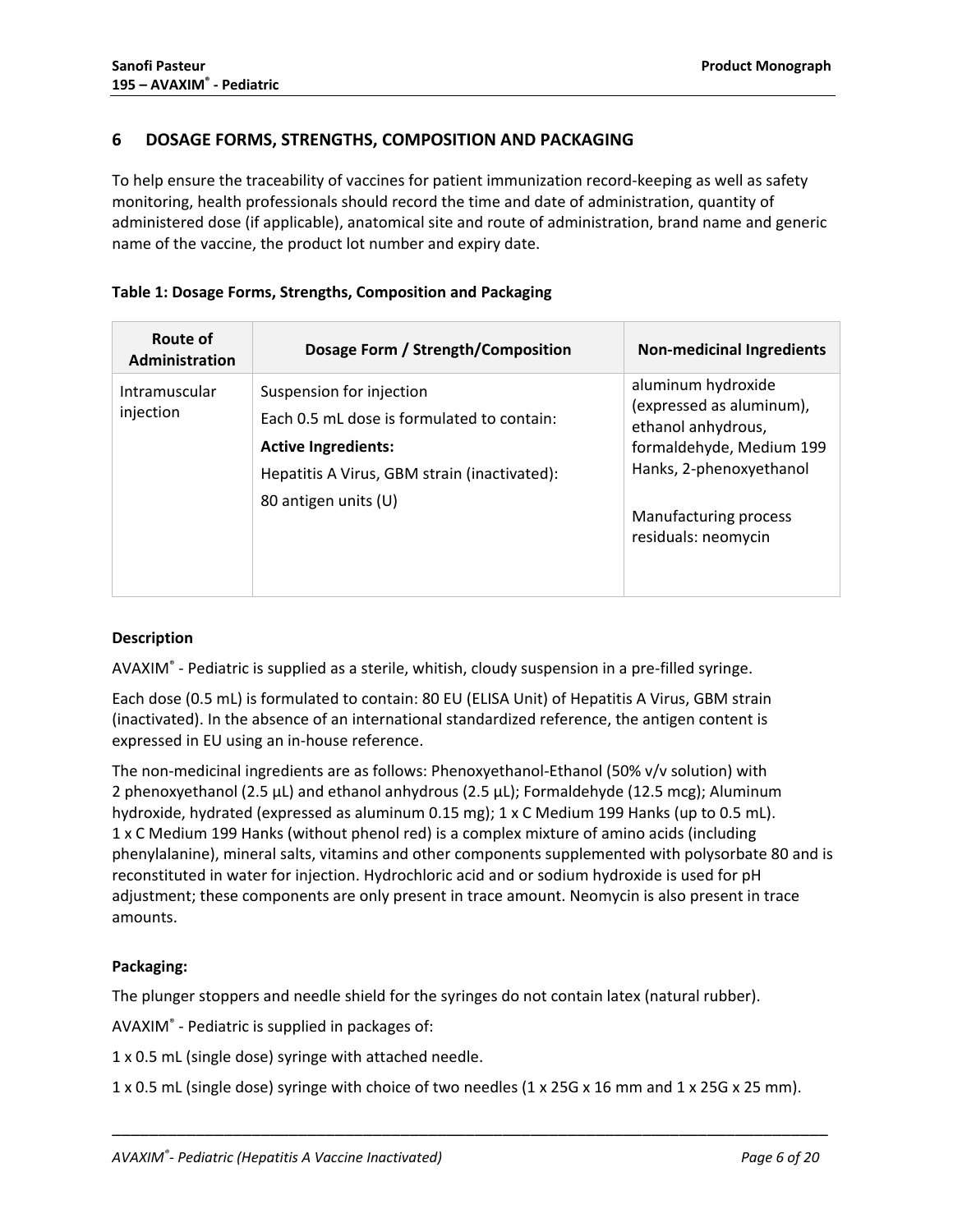## <span id="page-6-0"></span>**7 WARNINGS AND PRECAUTIONS**

#### **General**

Before administration of AVAXIM® - Pediatric, health-care providers should inform the recipient or the parent or guardian of the recipient of the benefits and risks of immunization, inquire about the recent health status of the recipient, review the recipient's history concerning possible hypersensitivity to the vaccine or similar vaccine, previous immunization history, the presence of any contraindications to immunization and comply with any local requirements with respect to information to be provided to the recipient, parent or guardian before immunization.

Because of the incubation period of hepatitis A disease, infection may be present but not clinically apparent at the time of vaccination. It is not known whether AVAXIM® - Pediatric will prevent hepatitis A in this case.

Seropositivity against HAV is not a contraindication.

Syncope (fainting) can occur following, or even before, any vaccination as a psychogenic response to the needle injection. Procedures should be in place to prevent falling injury and manage syncopal reactions.

#### **Febrile or Acute Disease:**

Vaccination should be postponed in cases of an acute or febrile disease. However, a disease with a lowgrade fever should not usually be a reason to postpone vaccination.

#### **Hematologic**

Because any intramuscular injection can cause an injection site hematoma in persons with any bleeding disorders, such as hemophilia or thrombocytopenia, or in persons on anticoagulant therapy, intramuscular injections with AVAXIM<sup>®</sup> - Pediatric should not be administered to such persons unless the potential benefits outweigh the risk of administration. If the decision is made to administer any product by intramuscular injection to such persons, it should be given with caution, with steps taken to avoid the risk of hematoma formation following injection.

In exceptional circumstances (e.g., in patients with thrombocytopenia or in patients at risk of hemorrhage), the vaccine may be administered by the subcutaneous route, however, this may be associated with a higher risk of local reaction including injection site nodule.

#### **Immune**

The possibility of allergic reactions in persons sensitive to components of the vaccine should be evaluated. Hypersensitivity reactions may occur following the use of AVAXIM® - Pediatric even in persons with no prior history of hypersensitivity to the product components (See 6 [DOSAGE FORMS,](#page-5-0)  [STRENGTHS, COMPOSITION AND PACKAGING\)](#page-5-0).

As with all other products, epinephrine hydrochloride solution (1:1,000) and other appropriate agents should be available for immediate use in case an anaphylactic or acute hypersensitivity reaction occurs. Health-care providers should be familiar with current recommendations for the initial management of anaphylaxis in non-hospital settings, including proper airway management.

Immunocompromised persons (whether from disease or treatment) may not obtain the expected immune response. If possible, consideration should be given to delaying vaccination until after the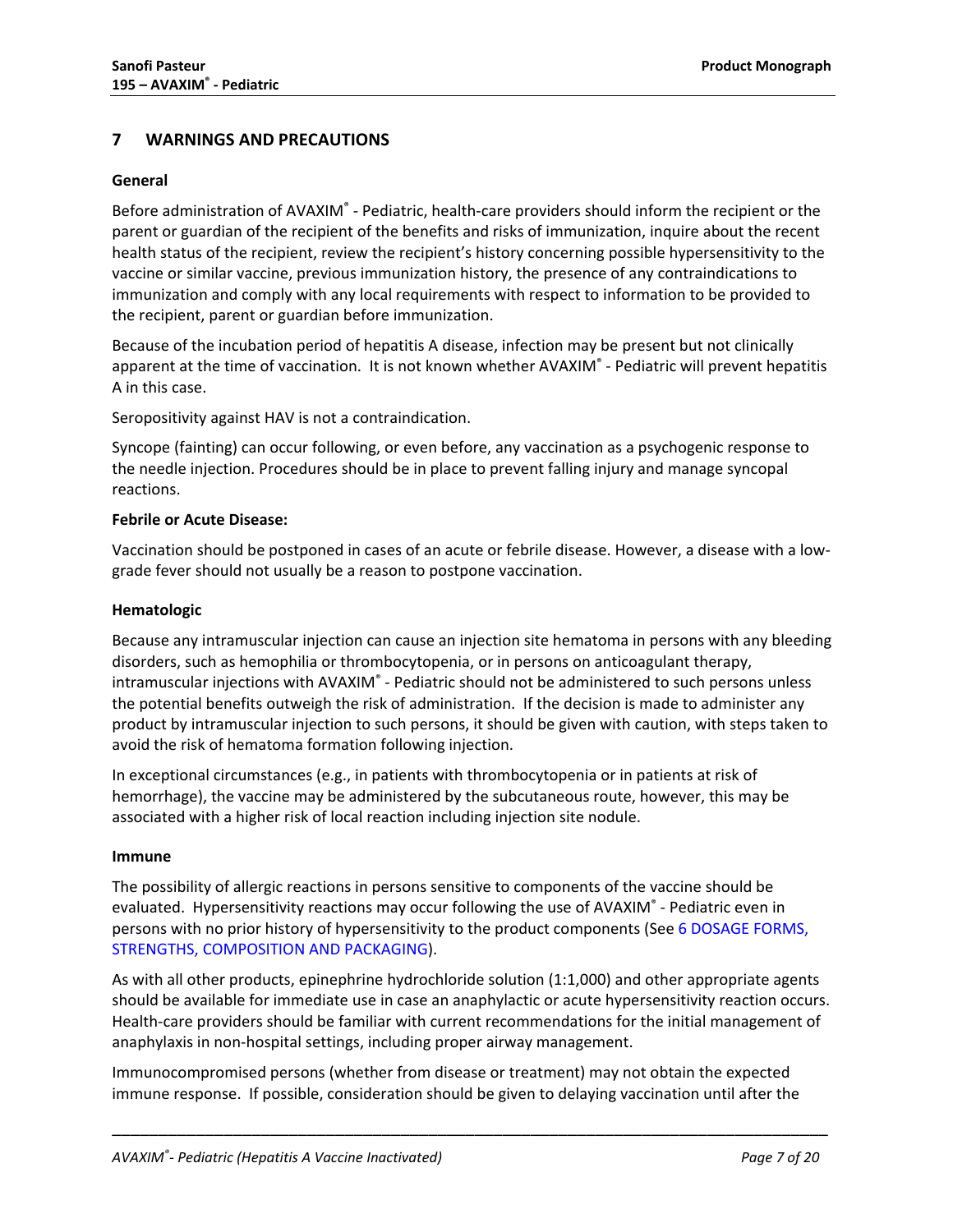completion of any immunosuppressive treatment. Nevertheless, vaccination of persons with chronic immunodeficiency such as HIV infection is recommended even if the antibody response might be limited.

### **Protection**

AVAXIM® - Pediatric does not provide protection against infection caused by hepatitis B virus, hepatitis C virus, hepatitis D virus, hepatitis E virus, or by other liver pathogens, other than HAV.

<span id="page-7-0"></span>As with any vaccine, AVAXIM<sup>®</sup> - Pediatric may not protect 100% of vaccinated individuals.

#### **7.1 Special Populations**

#### **7.1.1 Pregnant Women**

Animal reproduction studies have not been conducted with AVAXIM® - Pediatric.

Data on the use of this vaccine in pregnant woman are limited. Therefore, the administration of the vaccine during pregnancy is not recommended. AVAXIM® - Pediatric should be given to pregnant women only if clearly needed and following an assessment of its risks and benefits.

## **7.1.2 Breast-feeding**

It is not known whether this vaccine is excreted in human milk. Caution must be exercised when AVAXIM® - Pediatric is administered to a nursing mother.

## <span id="page-7-1"></span>**8 ADVERSE REACTIONS**

#### <span id="page-7-2"></span>**8.1 Adverse Reaction Overview**

The most commonly reported adverse reactions in pediatrics (aged 12 months to 15 years) were injection site pain (13.4%) and crying abnormal (13.0%) after the first dose, injection site pain (9.8%) and malaise (6.3%) after the second dose.

#### <span id="page-7-3"></span>**8.2 Clinical Trial Adverse Reactions**

Because clinical trials are conducted under very specific conditions, adverse reaction rates observed in the clinical trials of a vaccine cannot be directly compared to rates in the clinical trials of another vaccine and may not reflect rates observed in practice. The adverse reaction information from clinical trials does however, provide a basis for identifying the adverse events that appear to be related to vaccine use and for approximating rates of those events.

## **8.2.1 Clinical Trial Adverse Reactions – Pediatrics**

More than 6,200 children aged 12 months to 15 years were vaccinated with AVAXIM® - Pediatric during clinical trials. A pooled analysis was performed by integrating data from 5,458 subjects included in 15 clinical trials conducted between 1996 and 2014, who received at least one dose of AVAXIM® - Pediatric. The mean age of the subjects was 5.80 years (ranging from 11.8 months to 16.0 years) at the time of the first injection, and 6.69 years (ranging from 17.2 months to 16.8 years) at the second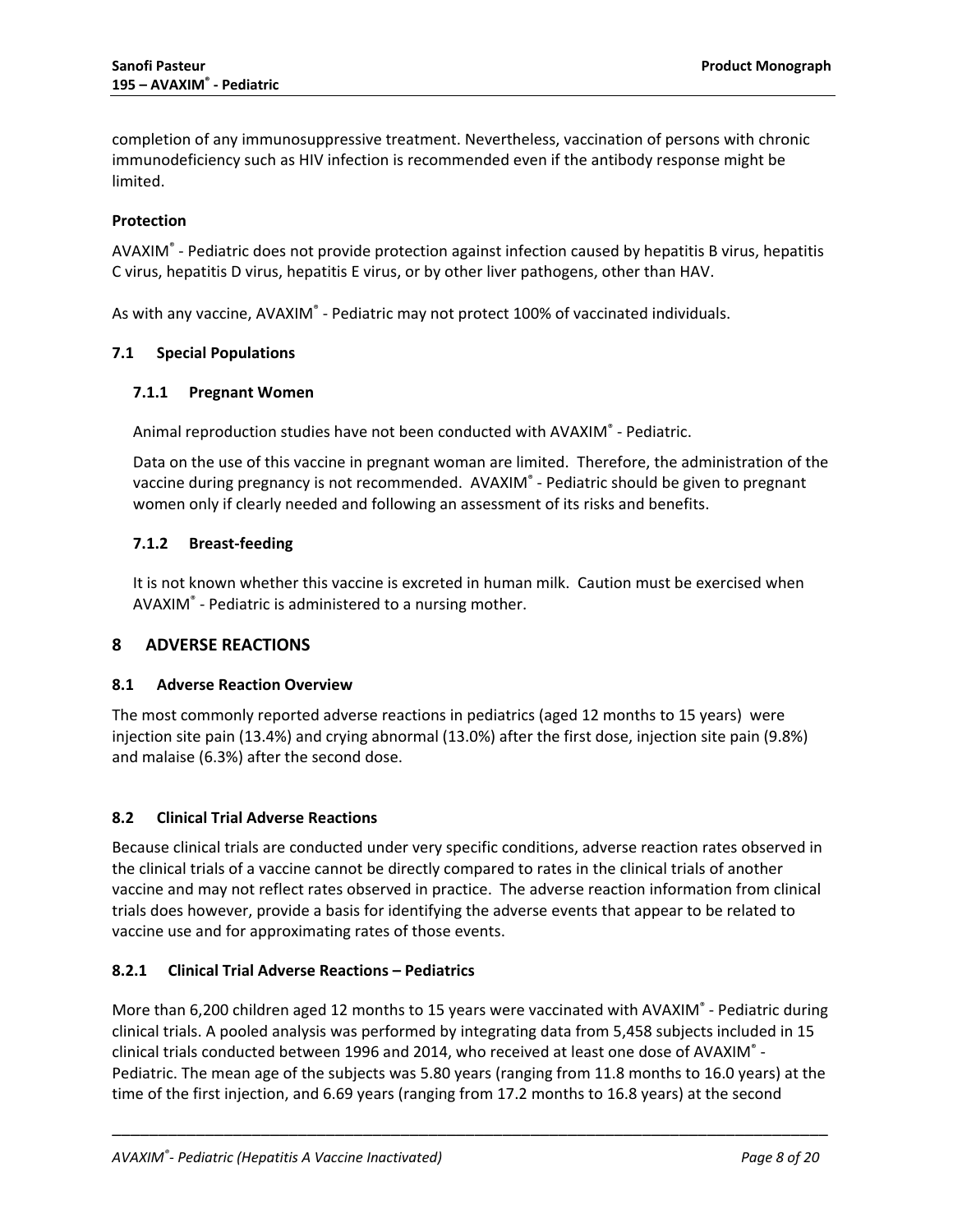injection. The proportion of male and female subjects was balanced with 51.4% male subjects. The subjects were from 12 countries in Europe, Asia and Latin America.

Adverse events were usually mild and confined to the first few days after vaccination with spontaneous recovery. Younger children experienced fewer reactions than older children. Reactions were reported less frequently after the booster dose than after the first dose.

Mild transient elevation of serum transaminases has been reported on rare occasions.

[Table 2](#page-8-0) summarizes the percentage of subjects from this pooled analysis experiencing at least one solicited adverse reaction within 7 days post-vaccination with AVAXIM® - Pediatric.

<span id="page-8-0"></span>

| Table 2: Solicited Adverse Reactions Within 7 Days Following AVAXIM ®- Pediatric |  |  |  |
|----------------------------------------------------------------------------------|--|--|--|
|----------------------------------------------------------------------------------|--|--|--|

| <b>Adverse Reaction</b>         | <b>After the First Dose</b><br>$(%^{\dagger})$<br>$N^+=5,458$ | <b>After the Second</b><br>Dose (%)*<br>$N^+=4,777$ |
|---------------------------------|---------------------------------------------------------------|-----------------------------------------------------|
| <b>Injection site reaction</b>  |                                                               |                                                     |
| Injection site pain             | 13.4                                                          | 9.8                                                 |
| Injection site erythema         | 4.6                                                           | 2.3                                                 |
| Injection site induration/edema | 2.5                                                           | 1.3                                                 |
| Injection site hematoma         | 1.5                                                           | 0.7                                                 |
| <b>Systemic Reaction</b>        |                                                               |                                                     |
| Crying abnormal                 | 13.0                                                          | 0.9                                                 |
| Malaise                         | 8.9                                                           | 6.3                                                 |
| Headache                        | 8.6                                                           | 4.6                                                 |
| Myalgia                         | 6.7                                                           | 4.7                                                 |
| Decreased appetite              | 6.1                                                           | 2.2                                                 |
| Pyrexia                         | 5.5                                                           | 2.4                                                 |
| Irritability                    | 5.1                                                           | 1.4                                                 |
| Abdominal pain                  | 4.6                                                           | 2.4                                                 |
| Asthenia/Drowsiness             | 4.5                                                           | 1.4                                                 |
| Diarrhea                        | 3.6                                                           | 1.6                                                 |
| Vomiting                        | 3.5                                                           | 1.4                                                 |
| Nausea                          | 3.0                                                           | $1.0\,$                                             |
| Arthralgia                      | 1.8                                                           | 0.8                                                 |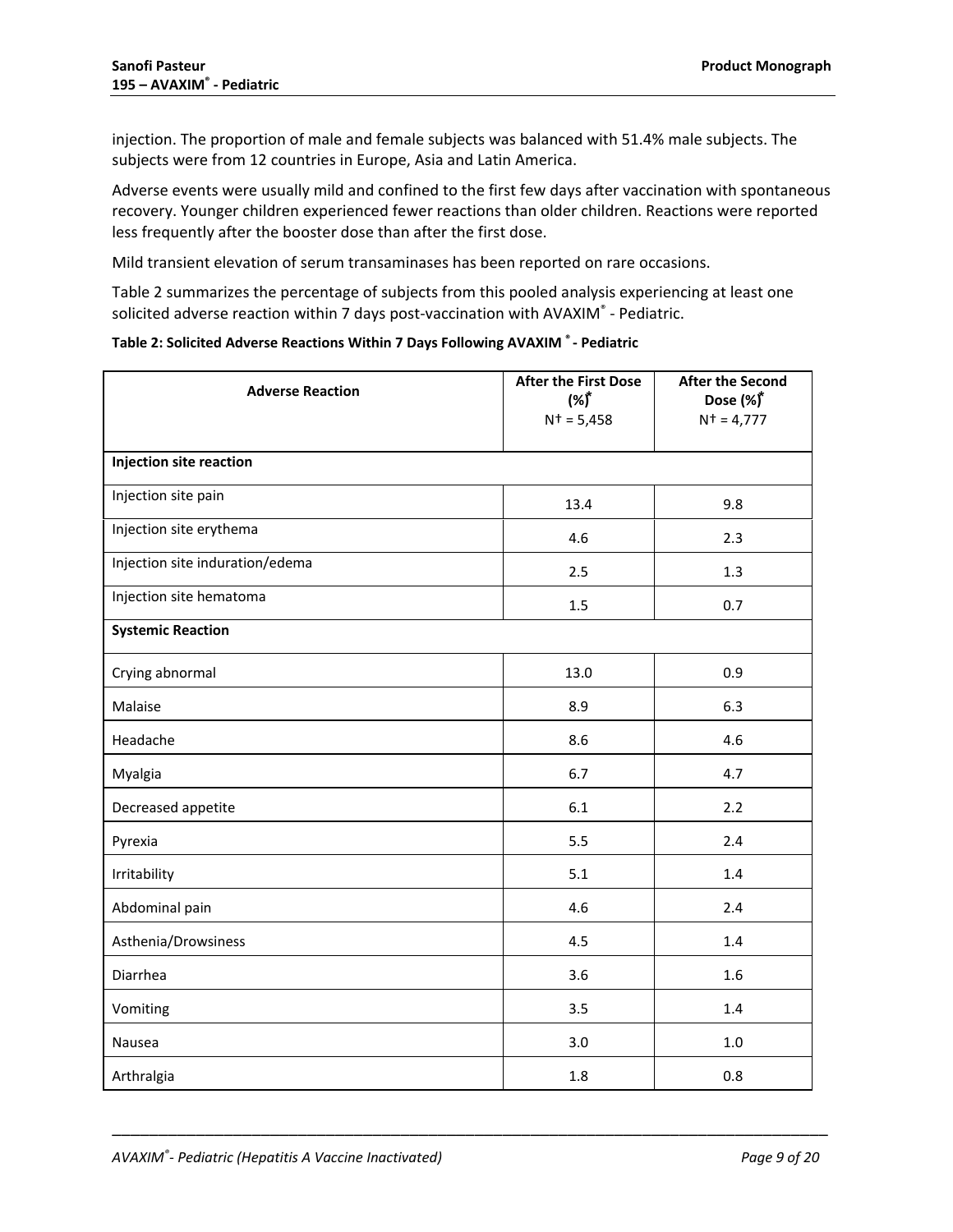| Insomnia  | 1.7 | 1.0 |
|-----------|-----|-----|
| Urticaria | 0.9 | 0.0 |
| Rash      | 0.0 | 0.5 |

\*For each reaction, the frequency has been defined by the number of subjects experiencing the reaction divided by the number of subjects with available data; the number of subjects with available data ranges from 50 to 5,353.

† N: the number of subjects who received AVAXIM® - Pediatric

In subjects seropositive against HAV, AVAXIM® - Pediatric, was as well tolerated as in seronegative subjects.

The safety results of clinical trial HAF65 studying concomitant administration of AVAXIM® - Pediatric and Sanofi Pasteur's MMR vaccine were consistent with the safety profile of each individual vaccine and showed a tendency towards a greater number of subjects experiencing at least one systemic reaction when AVAXIM® - Pediatric and Sanofi Pasteur's MMR vaccine were administered concomitantly.

## <span id="page-9-0"></span>**8.5 Post-Market Adverse Reactions**

The following additional adverse reactions have been spontaneously reported during the postmarketing use of AVAXIM<sup>®</sup> - Pediatric. Because these events are reported voluntarily from a population of uncertain size, it is not always possible to reliably estimate their frequency or establish a causal relationship to vaccine exposure. Decisions to include these events in labelling were based on one or more of the following factors: 1) severity of the events, 2) frequency of reporting, or 3) strength of causal connection to AVAXIM® - Pediatric.

#### **Immune system disorders**

• Anaphylactic reaction

#### **Nervous system disorders**

- Vasovagal syncope
- Convulsions with or without fever

Physicians, nurses and pharmacists should report any adverse reaction temporally related to the administration of the product in accordance with local requirements. (See PATIENT MEDICATION INFORMATION, Reporting Side Effects for Vaccines).

## <span id="page-9-1"></span>**9 DRUG INTERACTIONS**

#### <span id="page-9-2"></span>**9.4 Drug-Drug Interactions**

#### **Vaccine-Drug Interactions:**

Immunosuppressive treatments, may interfere with the development of the expected immune response. (See 7 [WARNINGS AND PRECAUTIONS\)](#page-6-0).No interaction with other medication is currently known.

\_\_\_\_\_\_\_\_\_\_\_\_\_\_\_\_\_\_\_\_\_\_\_\_\_\_\_\_\_\_\_\_\_\_\_\_\_\_\_\_\_\_\_\_\_\_\_\_\_\_\_\_\_\_\_\_\_\_\_\_\_\_\_\_\_\_\_\_\_\_\_\_\_\_\_\_\_ Separate injection sites and separate syringes must be used in case of concomitant administration with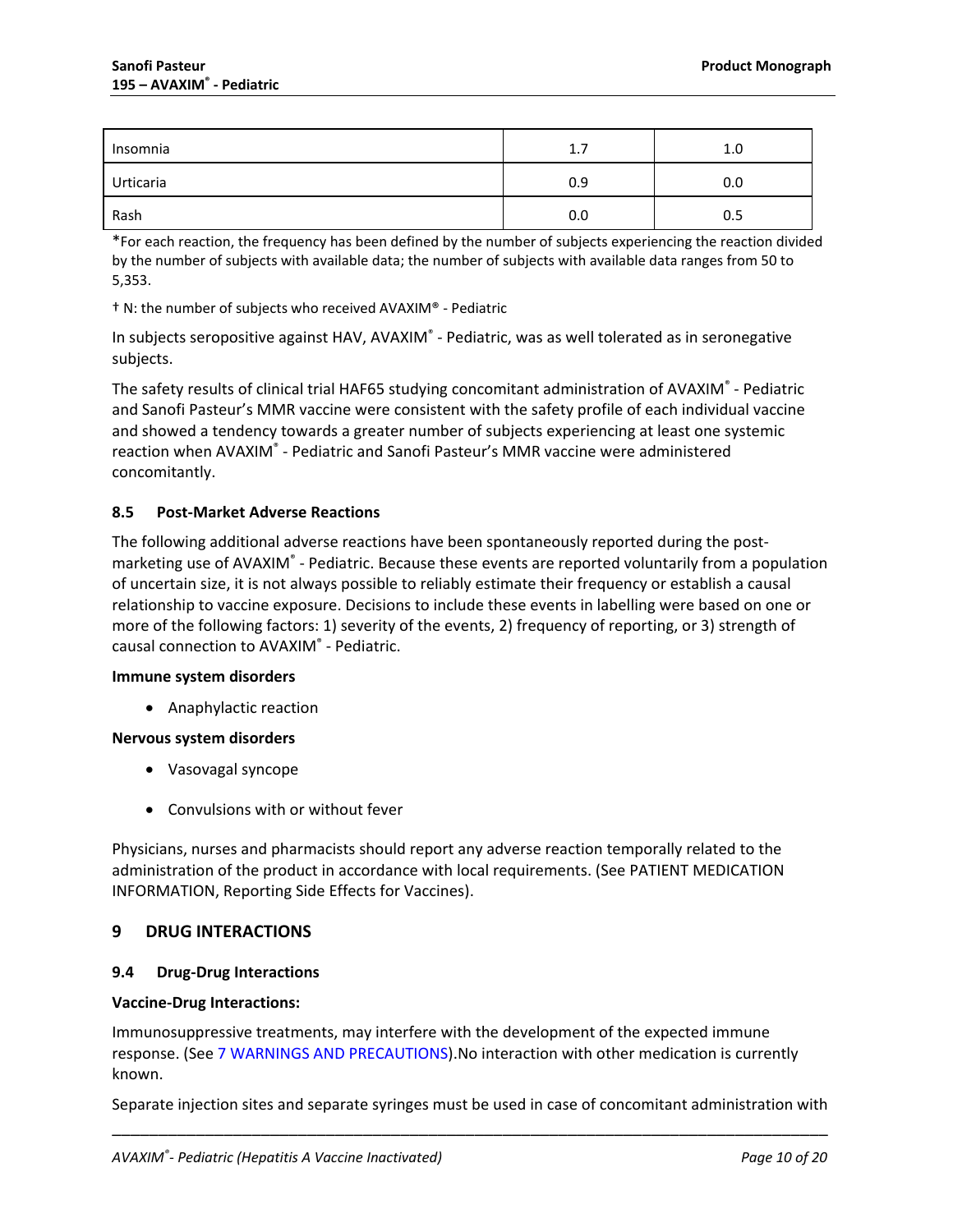other medicinal products.

#### **Concomitant Vaccine Administration:**

AVAXIM® - Pediatric may be administered simultaneously with immune globulin at separate sites with separate syringes. Seroconversion rates are not modified, but antibody titres could be lower than after vaccination with the vaccine alone.

As the vaccine is inactivated, concomitant administration of other vaccine(s) given at other injection sites is unlikely to interfere with immune responses.

AVAXIM® - Pediatric may be administered concomitantly with trivalent live attenuated vaccine for combined immunization against measles, mumps and rubella (MMR).

<span id="page-10-0"></span>Vaccines administered simultaneously must be given using separate syringes at separate sites.

## **10 CLINICAL PHARMACOLOGY**

#### <span id="page-10-1"></span>**10.1 Mechanism of Action**

HAV is a single serotype, ribonucleic acid (RNA) virus of the *Picornaviridae* family. HAV is transmitted via the fecal-oral route, which can occur from direct person-to-person contact, from contamination of the environment or objects, or through contaminated food or water.

AVAXIM® - Pediatric confers immunity against HAV infection by inducing the production of specific anti-HAV antibodies.

#### <span id="page-10-2"></span>**10.2 Pharmacodynamics**

In clinical studies involving over 1,000 adult volunteers, specific humoral antibodies against hepatitis A were elicited after the first injection and more than 95% of immunocompetent subjects were protected (titres above 20 mIU/mL) 14 days after vaccination. One month after the first injection, 100% of the subjects were protected.

In clinical studies for immunogenicity in 656 children aged 12 months to 15 years (inclusive), seroconversion rates 2 weeks following vaccination ranged from 95.4% to 99.1% depending on the study. One hundred percent of those tested at 24 and 28 weeks following vaccination had protective antibody levels.

#### <span id="page-10-3"></span>**10.3 Pharmacokinetics**

#### **Duration of Effect**

A descriptive, prospective, mono-centre, antibody persistence study conducted in 546 Argentinean children provided long-term antibody persistence data on two groups; one group who received a single dose of AVAXIM® - Pediatric and another group who received the standard two-dose schedule. It was shown 7 years after vaccination that the group who received a single dose of AVAXIM® - Pediatric (N=204) had a similar seroprotective level of anti-HAV antibodies as the group who received two doses (N=53).

Data relative to long-term persistence of anti-HAV antibodies following booster vaccination with AVAXIM® - Pediatric indicate that anti-HAV antibodies persist up to 14-15 years in healthy individuals. According to NACI, protective levels of anti-HAV antibody will likely persist for at least 20 years, possibly for life, following immunization with two doses of hepatitis A-containing vaccine.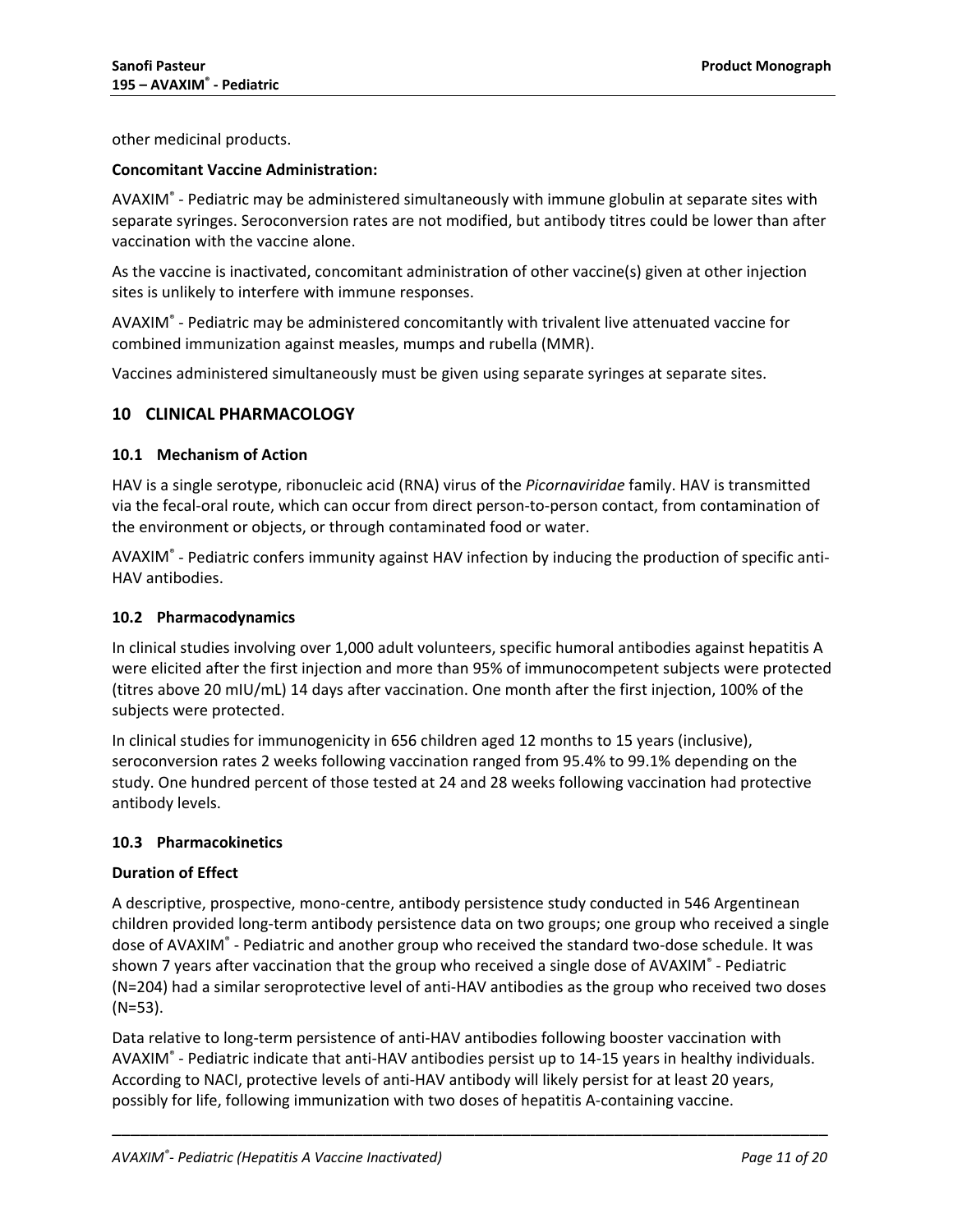## <span id="page-11-0"></span>**11 STORAGE, STABILITY AND DISPOSAL**

Store at 2° to 8°C (35° to 46°F). **Do not freeze.** Discard product if exposed to freezing. Store protected from light.

\_\_\_\_\_\_\_\_\_\_\_\_\_\_\_\_\_\_\_\_\_\_\_\_\_\_\_\_\_\_\_\_\_\_\_\_\_\_\_\_\_\_\_\_\_\_\_\_\_\_\_\_\_\_\_\_\_\_\_\_\_\_\_\_\_\_\_\_\_\_\_\_\_\_\_\_\_

## <span id="page-11-1"></span>**12 SPECIAL HANDLING INSTRUCTIONS**

Do not use the vaccine after the expiration date.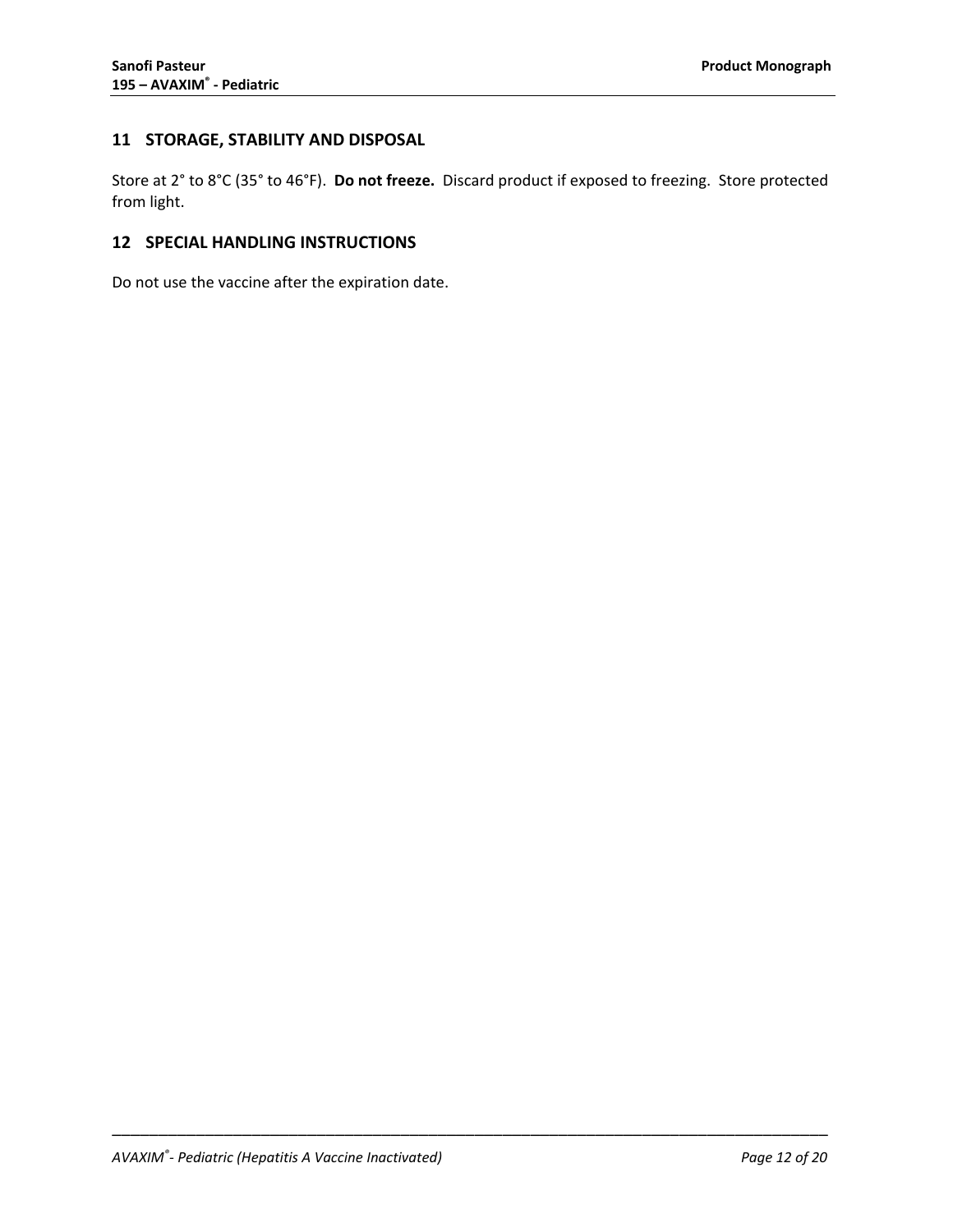## <span id="page-12-0"></span>**PART II: SCIENTIFIC INFORMATION**

## <span id="page-12-1"></span>**13 PHARMACEUTICAL INFORMATION**

#### **Drug Substance**

Proper name: Hepatitis A Vaccine Inactivated

#### **Product Characteristics:**

AVAXIM® - Pediatric [Hepatitis A Vaccine Inactivated] is a sterile, cloudy, whitish suspension of inactivated hepatitis A.

The active ingredient is a purified and formaldehyde-inactivated hepatitis A virus (HAV) obtained from the GBM strain cultured on MRC-5 human diploid cells. HAV is adsorbed onto aluminum. Each dose (0.5 mL) of inactivated hepatitis A vaccine contains 80 antigen units (in the absence of an international standardized reference, the antigen content is expressed using an in-house reference).

## <span id="page-12-2"></span>**14 CLINICAL TRIALS**

#### <span id="page-12-3"></span>**14.1 Trial Design and Study Demographics**

### **Table 3: Summary of Demographics and Study Design of the Pivotal Trials with AVAXIM® - Pediatric**

| Study#   | <b>Trial Design</b>                                                                                 | Dosage, Route of<br><b>Administration and</b><br><b>Duration</b> | Study<br><b>Subjects</b> | <b>Age Range</b>                                                                                                                     | Gender                                                  |
|----------|-----------------------------------------------------------------------------------------------------|------------------------------------------------------------------|--------------------------|--------------------------------------------------------------------------------------------------------------------------------------|---------------------------------------------------------|
| HAF11395 | Unicentre, open, non-<br>controlled study with<br>three age groups and<br>direct individual benefit | $0.5$ mL<br>I.M.<br>1 Dose + Booster                             | $N = 189$                | 18 months $-15$<br>years<br>18 months $-4$<br>years ( $N = 42$ )<br>$4 - 9$ years<br>$(N = 59)$<br>$9 - 15$ years<br>$(N = 88)$      | <b>Males</b><br>$N = 103$<br><b>Females</b><br>$N = 86$ |
| HAF17396 | Multicentre, open, non-<br>controlled, descriptive<br>with direct individual<br>benefit.            | $0.5$ mL<br>I.M.<br>1 Dose + Booster                             | $N = 1244$               | $18$ months $-15$<br>years<br>18 months $-4$<br>years ( $N = 353$ )<br>$4 - 9$ years<br>$(N = 463)$<br>$9 - 15$ years<br>$(N = 428)$ | <b>Males</b><br>$N = 652$<br>Females<br>$N = 592$       |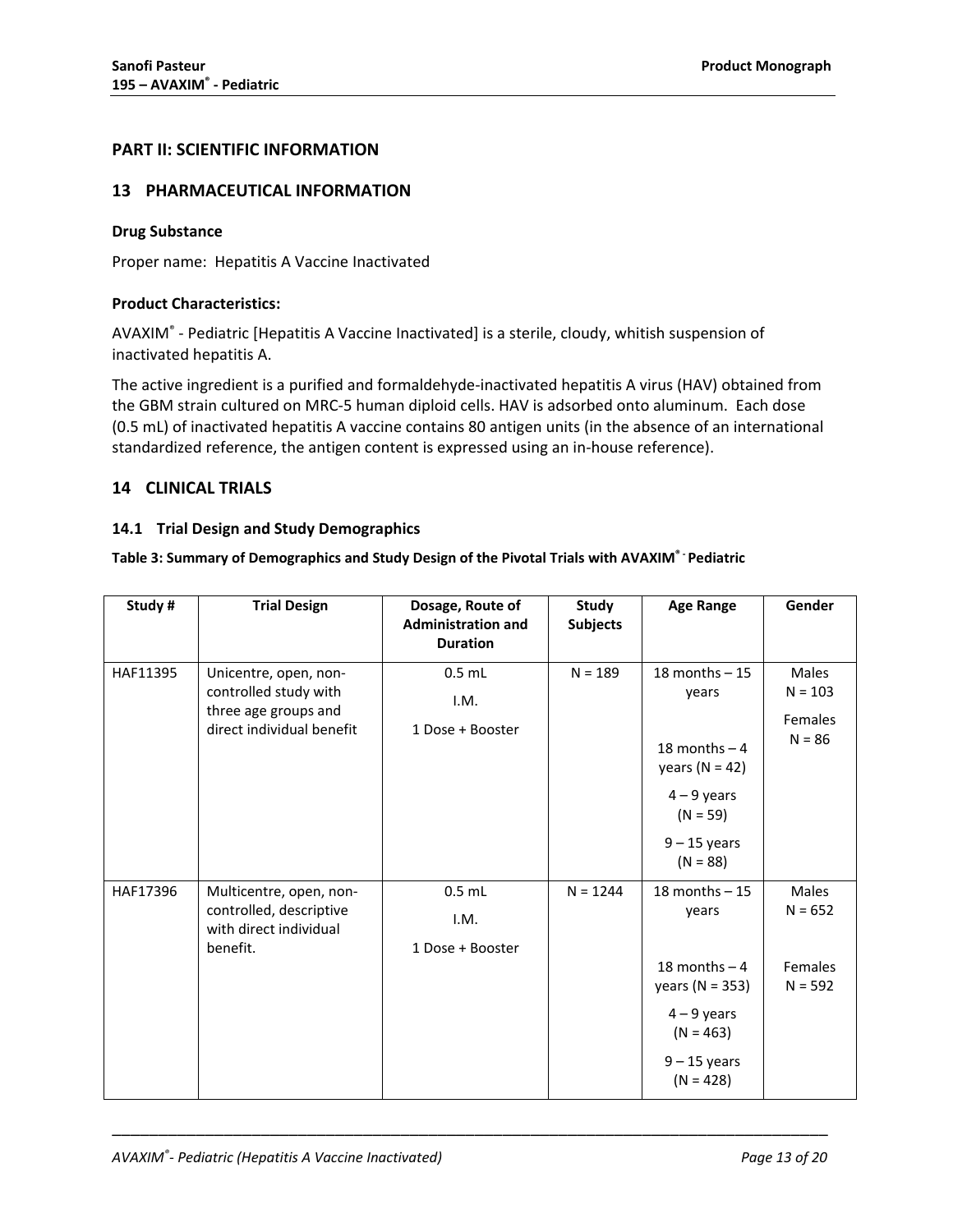| Study #  | <b>Trial Design</b>                                                           | Dosage, Route of<br><b>Administration and</b><br><b>Duration</b>                     | <b>Study</b><br><b>Subjects</b> | <b>Age Range</b>                                                                                                                     | Gender                                     |
|----------|-------------------------------------------------------------------------------|--------------------------------------------------------------------------------------|---------------------------------|--------------------------------------------------------------------------------------------------------------------------------------|--------------------------------------------|
| HAF19396 | Multicentre, open, non-<br>controlled, with direct<br>individual benefit.     | $0.5$ mL<br>I.M.<br>1 Dose + Booster                                                 | $N = 597$                       | $18$ months $-15$<br>years<br>18 months $-4$<br>years ( $N = 200$ )<br>$4 - 9$ years<br>$(N = 197)$<br>$9 - 15$ years<br>$(N = 200)$ | Males<br>$N = 301$<br>Females<br>$N = 296$ |
| HAF20396 | Unicentre, open, non-<br>controlled, with direct<br>individual benefit.       | $0.5$ mL<br>I.M.<br>1 Dose + Booster                                                 | $N = 537$                       | 12 months $-15$<br>years<br>12 months $-4$<br>years ( $N = 257$ )<br>$4 - 9$ years<br>$(N = 163)$<br>$9 - 15$ years<br>$(N = 117)$   | Males<br>$N = 292$<br>Females<br>$N = 245$ |
| HAF82    | Unicentre descriptive<br>prospective cohort study<br>(epidemiological trial). | Not applicable                                                                       | $N = 546$                       | $24 - 39$ months                                                                                                                     | Males<br>$N = 271$<br>Females<br>$N = 275$ |
| HAF65    | Multi-center, randomized,<br>blind observer, controlled<br>study.             | $0.5$ mL<br>I.M.<br>1 Dose + Booster<br>(concomitant or<br>separately<br>1 dose MMR) | $N = 470$                       | $12 - 13$ months                                                                                                                     | Males<br>$N = 261$<br>Females<br>$N = 209$ |

## <span id="page-13-0"></span>**14.4 Immunogenicity**

Clinical studies indicate that the vaccine confers immunity against HAV by inducing antibody titres greater than those obtained after passive immunization with immunoglobulin. Immunity appears shortly after the first injection.

In clinical studies for immunogenicity in 656 children aged 12 months to 15 years (inclusive), seroconversion rates 2 weeks following vaccination ranged from 95.4% to 99.1% depending on the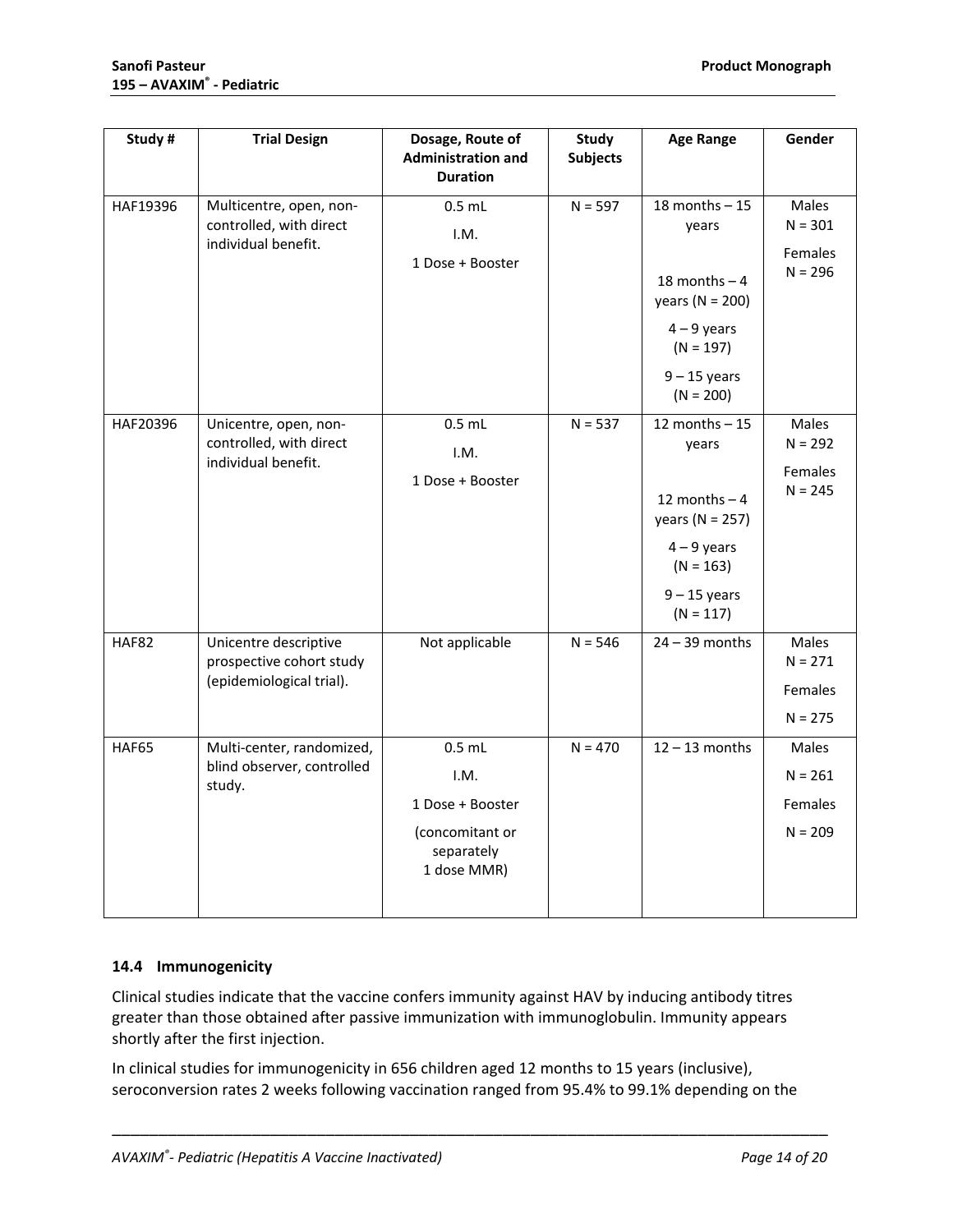study. One hundred percent of those tested at 24 and 28 weeks following vaccination had protective antibody levels. A second dose given 6 months following the initial dose resulted in a marked booster response (increase in antibody titres of 22.6-fold and 35.5-fold).

In clinical studies involving over 1,000 adult volunteers, specific humoral antibodies against hepatitis A were elicited after the first injection and more than 90% of immunocompetent subjects were protected (titres above 20 mIU/mL) 14 days after vaccination. One month after the first injection, 100% of the subjects were protected. Immunity persisted for at least 36 months and was reinforced after a booster dose.

In comparative trials with another hepatitis A vaccine, AVAXIM® - Pediatric demonstrated a superior immunogenicity profile. Although seroconversion rates at 14 days were similar to that of the other hepatitis A vaccine, GMTs were significantly higher following AVAXIM® - Pediatric. This prompt immune response may be an important consideration when travellers must be vaccinated immediately prior to departure or when post-exposure prophylaxis cannot be done immediately after exposure.

A descriptive, prospective, mono-centre, antibody persistence study was conducted in a cohort of 546 Argentinean subjects who received 1 or 2 doses of AVAXIM<sup>®</sup> - Pediatric before inclusion and were 11 to 23 months old at the time of the first vaccine dose administration. The subjects were followed-up on a yearly basis and blood samples were collected to determine the concentration of anti-HAV antibody up to 7 years after hepatitis A vaccination course. This study showed that the seroprotection rate remained high 3, 5 and 7 years after hepatitis A vaccination course, including in subjects who received only a single dose of AVAXIM<sup>®</sup> - Pediatric. At Year 7, the seroprotection rate (defined as the proportion of subjects with anti-HAV IgG concentrations ≥3 mIU/mL, using electrochemiluminescence immunoassay) was 100.0% in subjects who received 1 dose (N=204) or 2 doses (N=53) of AVAXIM® - Pediatric. Anti-HAV IgG titers were well above the seroprotective thresholds up to 7 years after hepatitis A vaccination course, including in subjects who received only a single dose of AVAXIM<sup>®</sup> -Pediatric, but tended to decrease all along the 7 years after vaccination.

A randomized, blind-observer, controlled trial was conducted in Turkey to compare the immunogenicity of AVAXIM®-Pediatric administered alone or concomitantly but at different sites with Sanofi Pasteur's MMR vaccine, in HAV seronegative children, 12 to 13 months of age. A total of 470 subjects were randomly assigned to one of three groups and received a dose of either AVAXIM<sup>®</sup> -Pediatric or MMR vaccine alone, or both vaccines concomitantly (at separate sites) on D0. All groups received one booster dose of AVAXIM® - Pediatric vaccine on Day 213.

|       |                        | D <sub>0</sub> | <b>D28</b>            | <b>Booster D213</b> |                        |
|-------|------------------------|----------------|-----------------------|---------------------|------------------------|
| Group | AVAXIM® -<br>Pediatric | <b>MMR</b>     | AVAXIM®-<br>Pediatric | <b>MMR</b>          | AVAXIM® -<br>Pediatric |
| A     | ∧                      |                |                       | ∧                   | ∧                      |
| B     |                        | Λ              |                       |                     | ∧                      |
|       |                        |                |                       |                     |                        |

The primary parameter was the difference in seroprotection rates (anti-HAV antibody titer ≥20 mIU/mL on D28) between the Group C and Group A. Non-inferiority was defined as the lower limit of the 95% CI of this difference being ≥-5%. As shown in [Table 4,](#page-15-2) when AVAXIM® - Pediatric was administered alone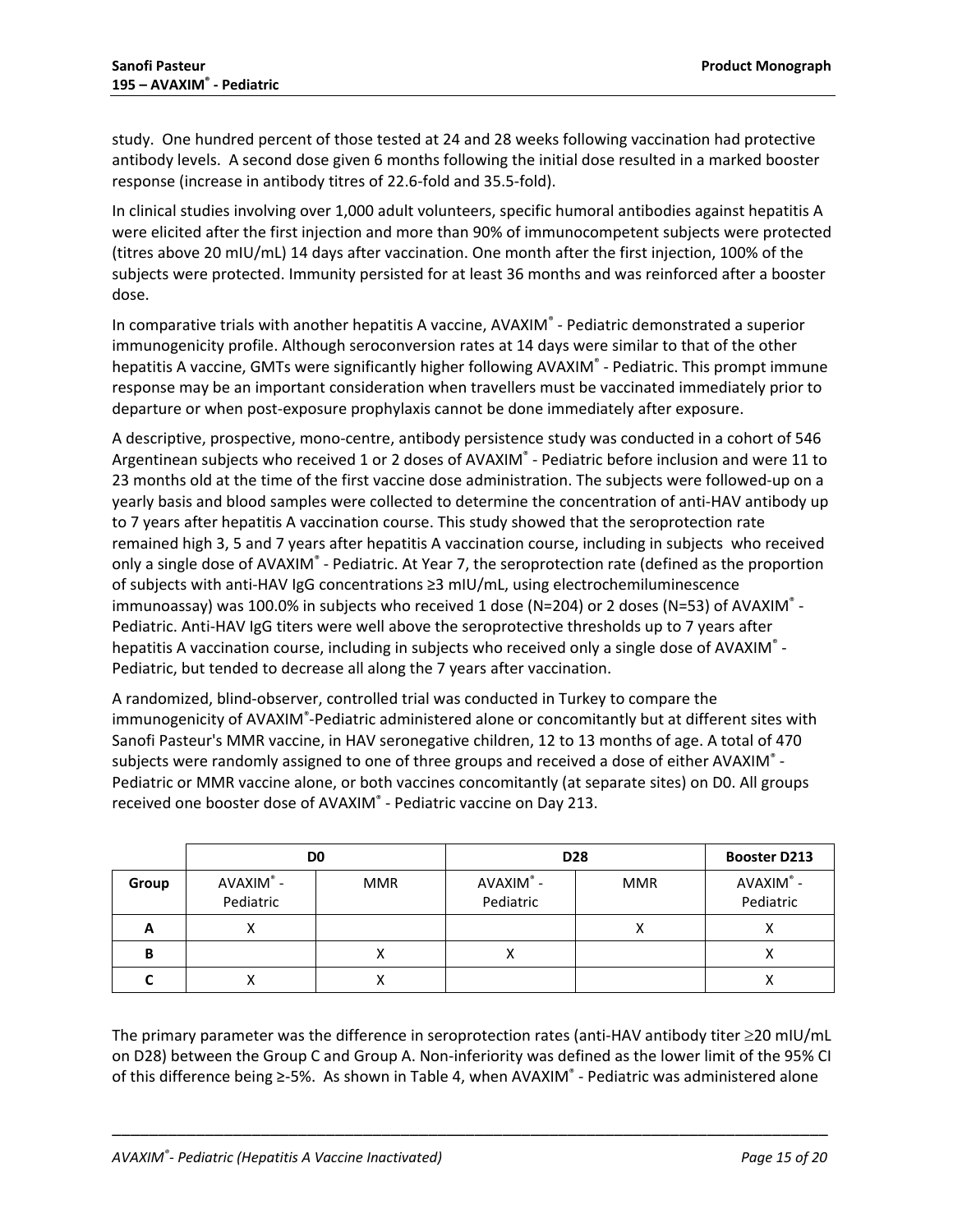or concomitantly with Sanofi Pasteur's MMR vaccine, high anti-HAV antibody titers were induced and seroprotection was achieved in 92.7% to 93.6% of subjects.

#### <span id="page-15-2"></span>**Table 4: Anti-HAV Seroprotection Rates on Day 28**

|                                     |     | <b>Group A</b><br>$N = 172$ |     | Group C<br>$N = 164$ | Group C - Group A      |
|-------------------------------------|-----|-----------------------------|-----|----------------------|------------------------|
|                                     | n   | %                           | n   | %                    | Difference with 95% CI |
| <b>Anti-HAV</b><br>$\geq$ 20 mIU/mL | 161 | 93.60                       | 152 | 92.68                | $-0.92$ $[-6.68;4.69]$ |

Previous concomitant AVAXIM® - Pediatric and MMR did not impact the anamnestic response to a booster dose of AVAXIM® - Pediatric.

## <span id="page-15-0"></span>**15 MICROBIOLOGY**

No microbiological information is required for this drug product.

## <span id="page-15-1"></span>**16 NON-CLINICAL TOXICOLOGY**

Available data in animals revealed no unexpected findings and no target organ toxicity.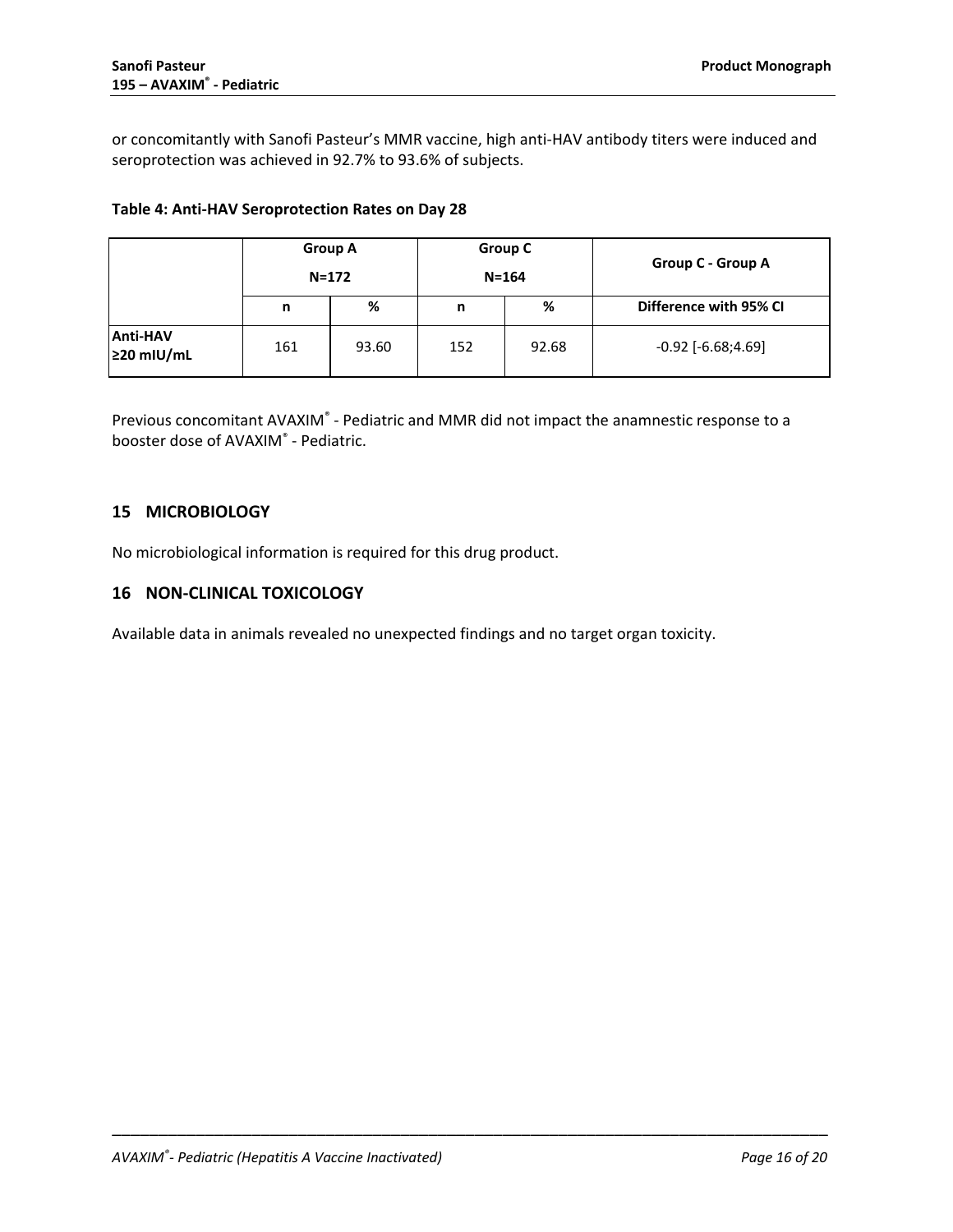## <span id="page-16-0"></span>**PATIENT MEDICATION INFORMATION**

#### **READ THIS FOR SAFE AND EFFECTIVE USE OF YOUR MEDICINE**

#### **AVAXIM® - Pediatric**

#### **Hepatitis A Vaccine Inactivated**

Read this carefully before you start taking AVAXIM<sup>®</sup> - Pediatric. This leaflet is a summary and will not tell you everything about this product. Talk to your healthcare professional about your medical condition and treatment and ask if there is any new information about taking AVAXIM® - Pediatric.

#### **What is AVAXIM® - Pediatric used for?**

AVAXIM® - Pediatric [Hepatitis A Vaccine Inactivated] is a vaccine that is used to prevent hepatitis A infection. This vaccine may be given to persons 12 months to 15 years of age inclusive.

Hepatitis A is a contagious liver disease that is spread from person to person through drinking water or eating food with the hepatitis A virus (HAV) in it. It is also spread by close personal contact. It is more common in areas of the world with poor sanitation. Hepatitis A can cause a mild illness, but about 1 person in 5 has to be hospitalized and sometimes people die as a result of hepatitis A. Although young children usually are not very ill, they can continue to spread the virus to others for several months.

The majority of persons who are vaccinated with AVAXIM® - Pediatric will produce enough antibodies to help protect them against this disease. However, as with all vaccines, 100% protection cannot be guaranteed.

## **How does AVAXIM® - Pediatric work?**

AVAXIM® - Pediatric causes the body to produce its own natural protection against hepatitis A infection. After you receive the vaccine, your body begins to make substances called antibodies. Antibodies help the body to fight disease. If a vaccinated person comes into contact with the germ that causes this disease, the body is usually ready to destroy it.

#### **What are the ingredients in AVAXIM® - Pediatric?**

Medicinal ingredients: inactivated hepatitis A virus.

Non-medicinal ingredients: aluminum hydroxide, ethanol anhydrous, formaldehyde, Medium 199 Hanks, neomycin, and 2-phenoxyethanol.

## **AVAXIM® - Pediatric comes in the following dosage forms:**

AVAXIM® - Pediatric is a suspension for injection (80U/0.5mL) supplied in 0.5 mL prefilled syringes.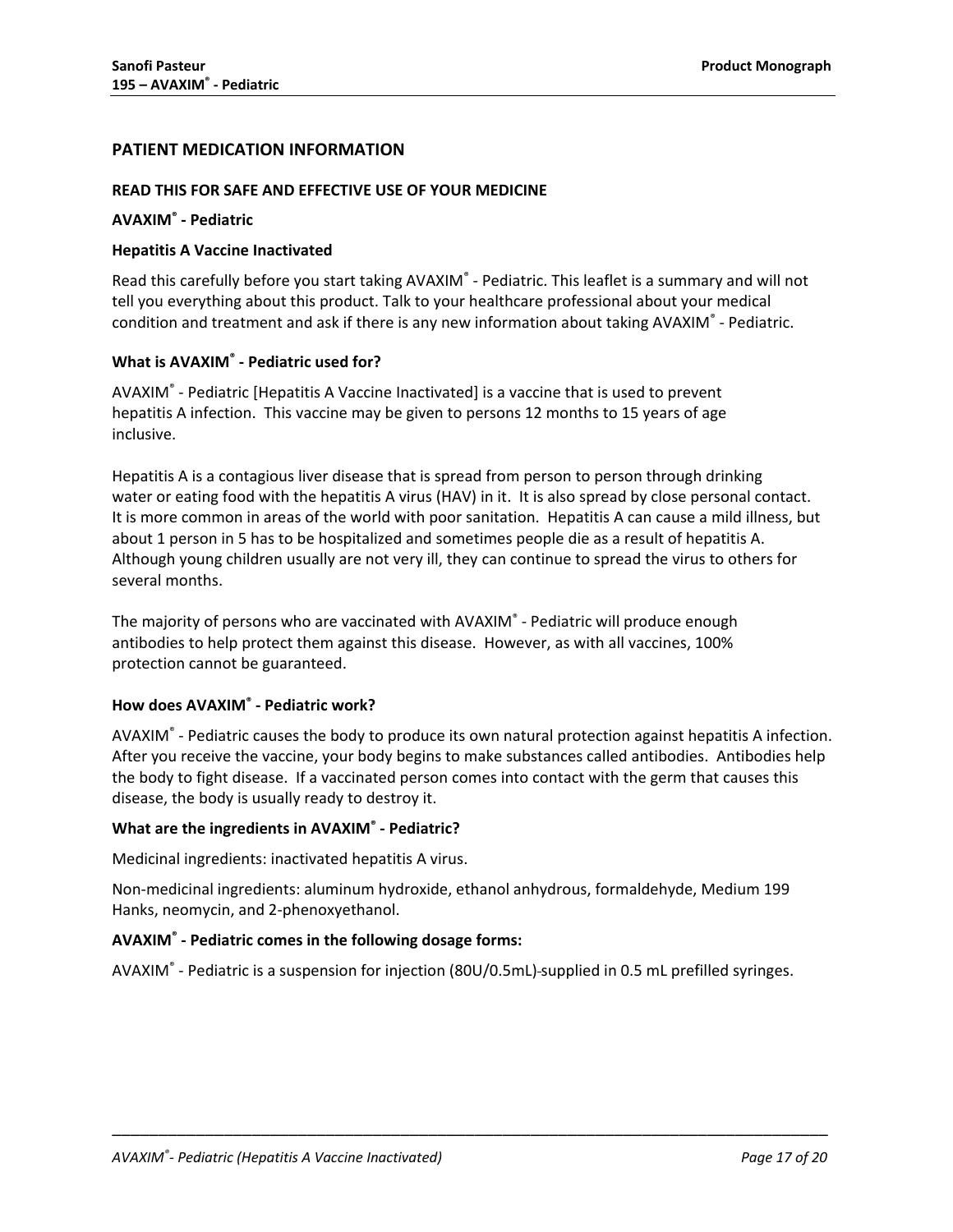#### **Do not use AVAXIM® - Pediatric if:**

• You have a known severe allergy to any ingredient in AVAXIM® - Pediatric or its container, or who have had a severe allergic reaction after receiving a vaccine that contained similar ingredients.

**To help avoid side effects and ensure proper use, talk to your healthcare professional before you or your child take AVAXIM® - Pediatric. Talk about any health conditions or problems you may have, including if you:**

- **Have a high fever or serious illness.** Wait until the person is better to receive the vaccination.
- **Have an allergy to any component of the vaccine or the container**.
- **Have a weakened immune system**. The vaccine may provide you with a lower level of protection than it does for people with healthy immune systems.
- **Have a bleeding disorder or taking blood thinning medications**. Tell the person giving you the injection about your condition. The injection must be done carefully to prevent excessive bleeding.
- **Are pregnant or breast-feeding**. It is important that you understand the risks and benefits of vaccination. AVAXIM® - Pediatric should be given to a pregnant or nursing woman only if it is clearly needed. Tell the person giving you the injection if you are pregnant or breast-feeding.
- **Have fainted with a previous injection**. Fainting can occur following vaccination. Appropriate measures should be taken to prevent falling injury.

## **Tell your healthcare professional about all the medicines you take, including any drugs, vitamins, minerals, natural supplements or alternative medicines.**

#### **The following may interact with AVAXIM® - Pediatric:**

• DO NOT mix AVAXIM<sup>®</sup> - Pediatric with other vaccines or medicinal products in the same syringe.

## **How to take AVAXIM® - Pediatric:**

#### **Usual dose:**

A single dose of 0.5 mL is recommended for immunization in persons 12 months to 15 years of age inclusive.

For long-term protection against hepatitis A, a booster dose of 0.5 mL will be required. This booster dose should be given preferably 6 to 36 months after the first dose of AVAXIM® - Pediatric but can be given up to 7 years after the first dose.

\_\_\_\_\_\_\_\_\_\_\_\_\_\_\_\_\_\_\_\_\_\_\_\_\_\_\_\_\_\_\_\_\_\_\_\_\_\_\_\_\_\_\_\_\_\_\_\_\_\_\_\_\_\_\_\_\_\_\_\_\_\_\_\_\_\_\_\_\_\_\_\_\_\_\_\_\_

The vaccination should be given in the muscle, preferably in the deltoid (shoulder) region**.**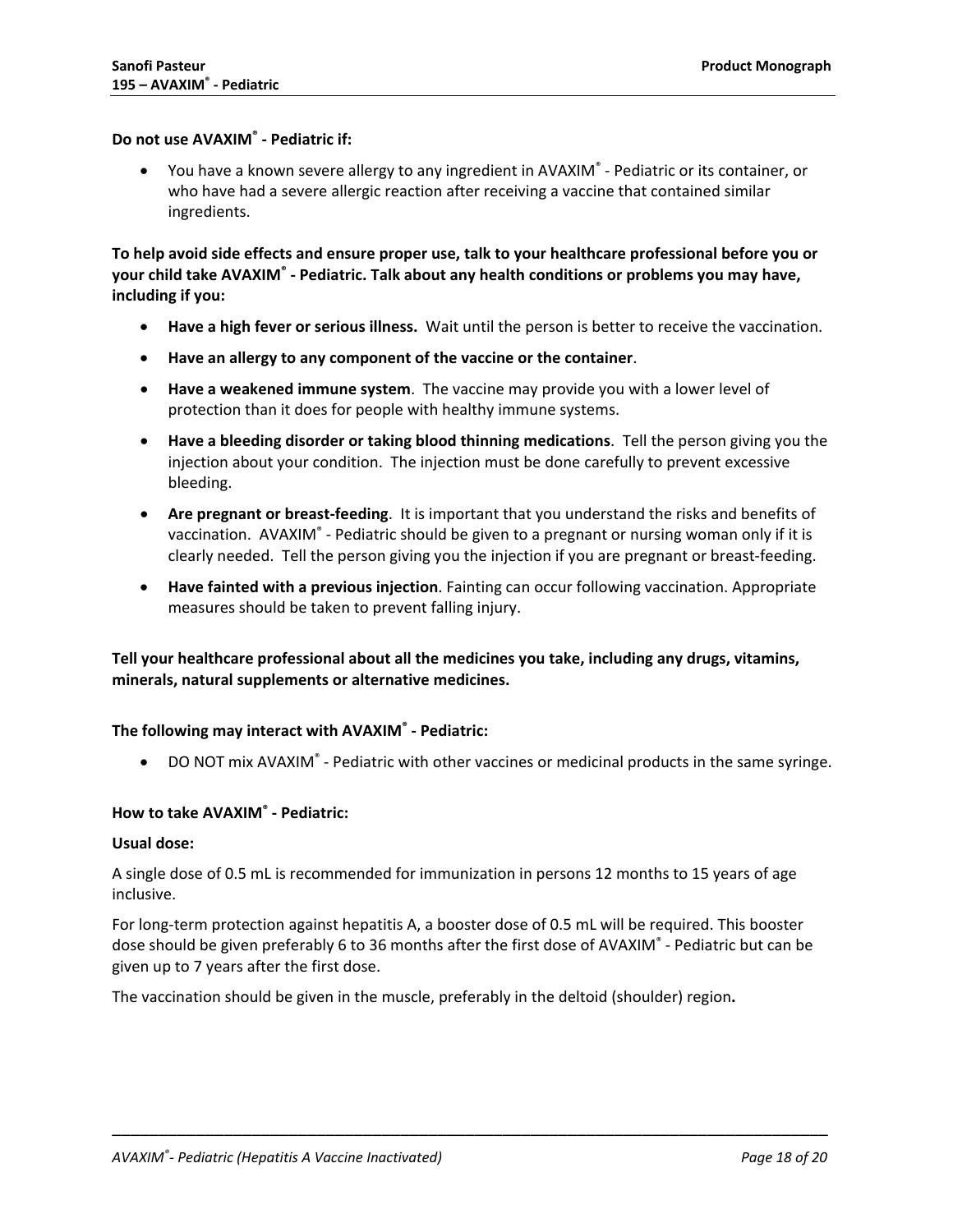## **Overdose:**

If you think you, or a person you are caring for, have taken too much AVAXIM® - Pediatric, contact a healthcare professional, hospital emergency department, or regional poison control centre immediately, even if there are no symptoms.

#### **Missed Dose:**

If you miss the second dose, contact your doctor to schedule a visit.

### **What are possible side effects from using AVAXIM® - Pediatric?**

These are not all the possible side effects you may feel when taking AVAXIM® - Pediatric. If you experience any side effects not listed here, contact your healthcare professional.

A vaccine, like any medicine, may cause serious problems. Serious or even life-threatening allergic reactions (anaphylactic reactions, including shock) can always happen, even if they are very rare. If you experience an allergic reaction, **contact your doctor or healthcare professional immediately or go to the nearest hospital emergency room right away**.

The risk of AVAXIM® - Pediatric causing serious harm is extremely small. The risks associated with AVAXIM $\degree$  - Pediatric are much less than the risks associated with getting the diseases.

Serious side effects are very rare.

Some children who receive AVAXIM<sup>®</sup> - Pediatric may have mild side effects such as mild pain at the injection site, associated with redness and swelling and injection site bruising.

Other common side effects include abnormal crying, headache, gastro-intestinal tract disorders such as abdominal pain, diarrhea, nausea and vomiting, muscle or joint ache, hives or rash, behavioural changes such as decreased appetite and nervousness, fever, difficulty sleeping, weakness and generally feeling unwell. These side effects usually go away within a few days.

Some children may also experience fainting or fits (convulsions) with or without fever.

| Serious side effects and what to do about them                                                                                                                                                                                                                                                                                                               |                                         |              |  |  |
|--------------------------------------------------------------------------------------------------------------------------------------------------------------------------------------------------------------------------------------------------------------------------------------------------------------------------------------------------------------|-----------------------------------------|--------------|--|--|
| Symptom / effect                                                                                                                                                                                                                                                                                                                                             | Talk to your healthcare<br>professional |              |  |  |
|                                                                                                                                                                                                                                                                                                                                                              | Only if severe                          | In all cases |  |  |
| Anaphylaxis and Hypersensitivity (serious or even life-<br>threatening allergic reaction with symptoms that can include:<br>difficulty in breathing; blue colour of the tongue or lips; dizziness<br>(low blood pressure) and possibility of fainting; fast heart rate and<br>weak pulse, cold skin; swelling of the face or neck; itching and skin<br>rash) |                                         |              |  |  |
| <b>Convulsions with or without fever</b>                                                                                                                                                                                                                                                                                                                     |                                         |              |  |  |